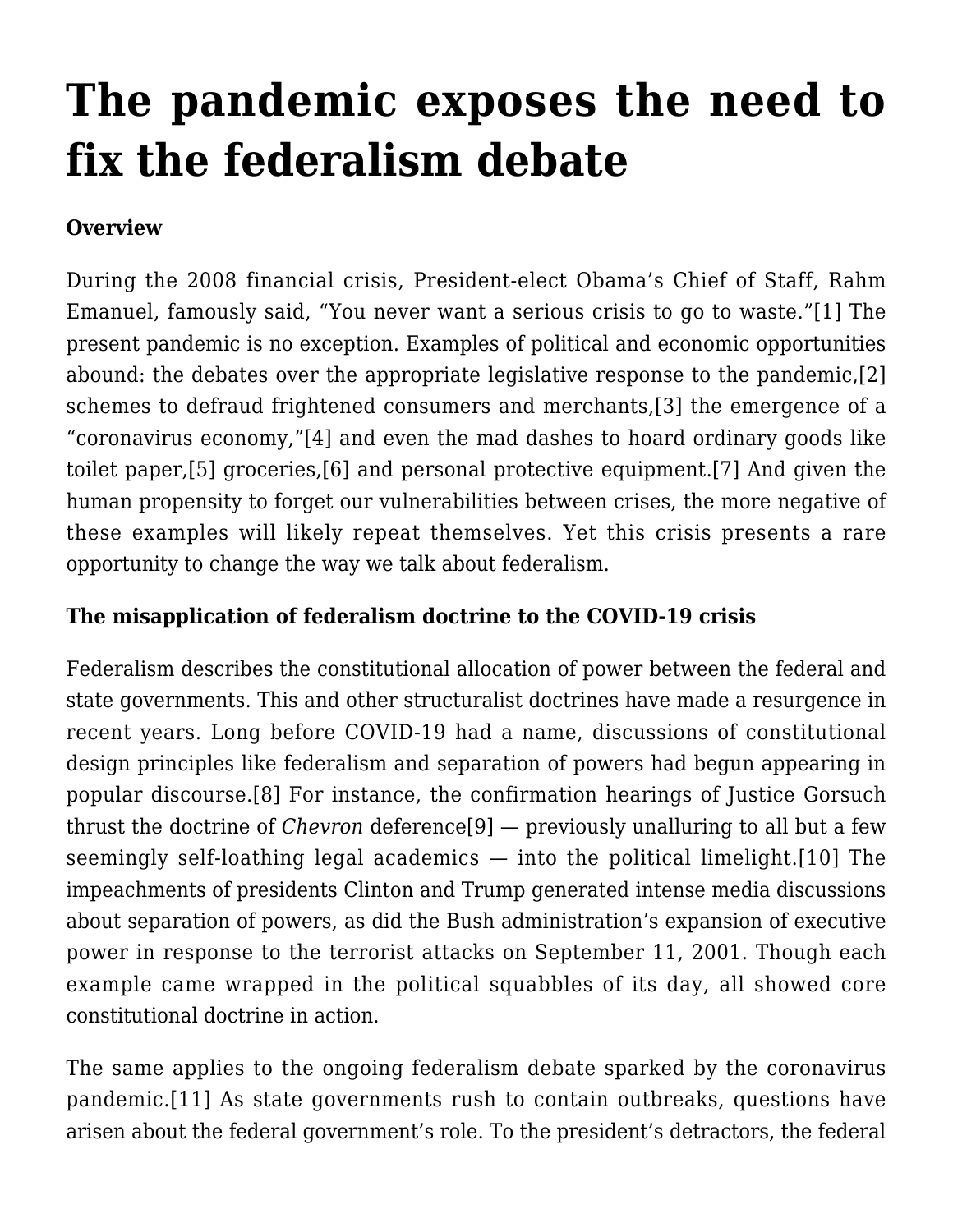government should be doing more, perhaps even leading the charg[e\[12\]](#page--1-0) in finding a cure for, preventing the spread of, and treating those afflicted by COVID-19[.\[13\]](#page--1-0) Ask the president or his supporters, and the federal government is already doing enough, maybe even too much[,\[14\]](#page--1-0) and states should be grateful for anything more than the promise of back-up[.\[15\]](#page--1-0) On the surface, these events seem like the usual partisan politics, but they invoke a deeper debate about government roles.

Federalism's role in crisis management is more complex, and less partisan, than current news coverage might suggest. As we recently wrote, federalism acts as a check on federal power.[\[16\]](#page--1-0) It corrals the "few and defined" powers of the larger, geographically expansive federal government by reserving "numerous and indefinite" powers to the smaller, more numerous state governments[.\[17\]](#page--1-0) Indeed, the Tenth Amendment explicitly assigns to the states (which have the most direct influence over the actions of the individual and the greatest responsiveness to popular will) and the people those powers the federal constitution's first three articles did not grant the federal government[.\[18\]](#page--1-0) From this arrangement emerges doctrines like anti-commandeering and judicial federalism, which together allow state governments to resist federal encroachment and, at times, even to enlist federal courts to police that boundary[.\[19\]](#page--1-0)

The present debate's superficiality largely obscures this intricate arrangement. It casts federalism as a constitutionally-established blame game that reverses usual governmental tendencies: rather than the states defending against federal government overreach, here a federal government restrains itself as state governments lobby for its intervention. Setting this political narrative aside, assessing federalism's true role in pandemic management reveals two things. First, it uncovers federalism's limitations in forcing federal intervention. Second, it exposes a coming conflict in which federalism promises to be on full display.

### **Federalism's limited use in forcing federal action**

Federalism is a shield, not a sword: it is a doctrine for states to prevent federal action, not to compel federal acts. Because it checks federal overreach, not dormancy, federalism is ill-suited to spurring a self-constrained federal government into action. Hence the calls by some critics for exasperated governors to get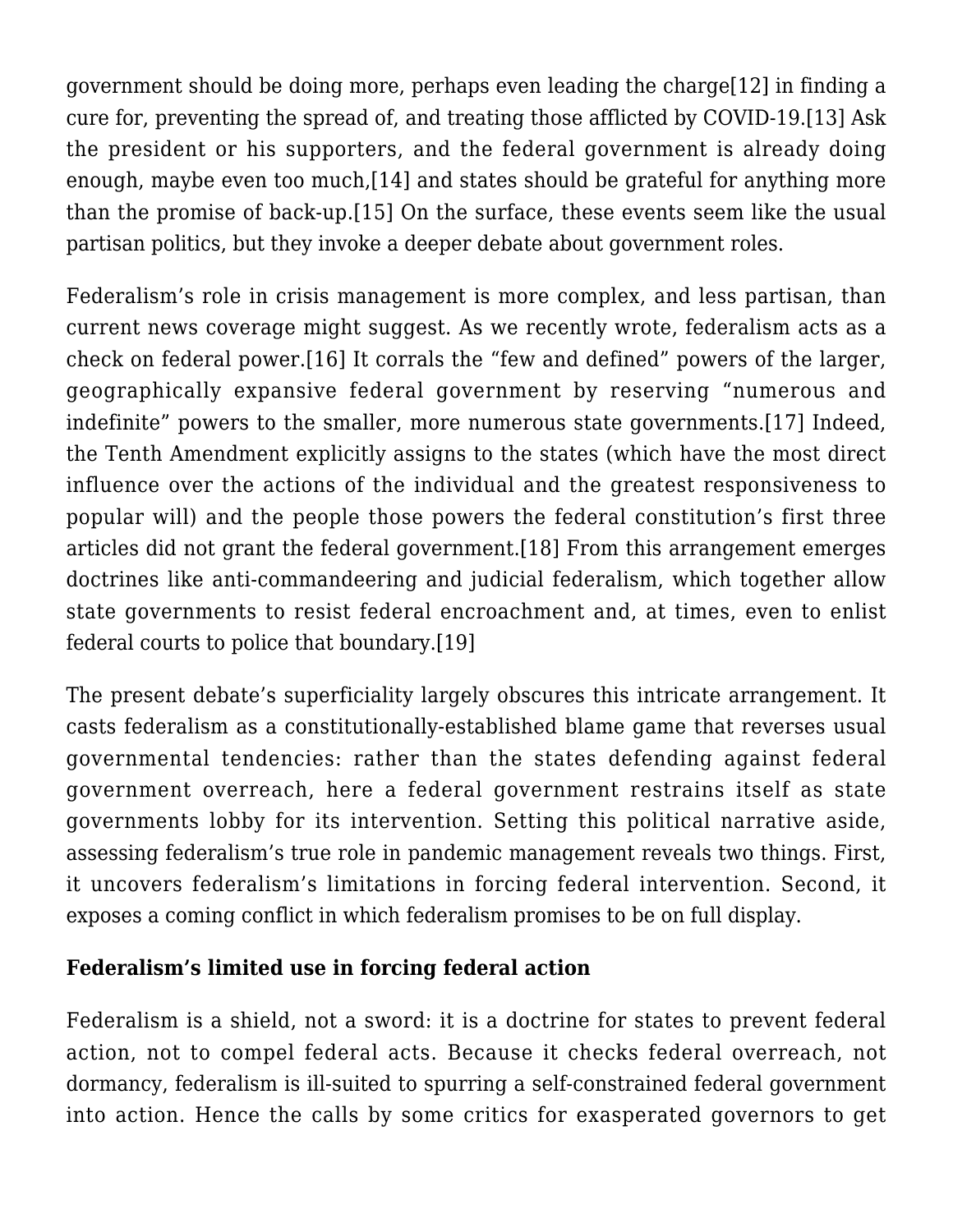together and "raise hell.["\[20\]](#page--1-0) Because that's their only recourse.

The past initially appears instructive. During World War II, a particularly popular example at the moment, the federal government acted aggressively not only in shifting much of the domestic economy to war armament production, but also in addressing economic disincentives that kept pharmaceutical companies from producing the penicillin that could have prevented tens of thousands of American soldiers from succumbing to infected, but otherwise nonfatal war wounds.[\[21\]](#page--1-0) Meanwhile, state governments enlisted hotels, parks, and private clubs for use as lodging for deploying and returning soldiers, as makeshift hospitals, and shamefully, even as internment camps for Japanese Americans.[\[22\]](#page--1-0) These and other examples[\[23\]](#page--1-0) show how federal and state governments can and have successfully worked well in tandem to confront a crisis. Yet they say nothing about what federalism *requires* of each level of government.

Appeals to prior instances of governmental symbiosis, though politically poignant, offer scant instruction about the duties owed by federal and state governments. No constitutional imperative compelled President Roosevelt to conscript American manufacturers, or the states to reoutfit hospitality and recreational infrastructure. These examples merely point to an ideal, an example of what perhaps could be if present leaders adopted a similar approach today. The tendency to invoke federalism as a measure of governmental performance, on the other hand, overstates its influence.

### **The coming clash**

Federalism instead answers a different, albeit related question: The one that concerns our eventual return to "normal." As with any crisis, the longer this pandemic lasts, the greater its costs (both human and economic) will be. But by limiting its role to that of a back-up to state governments, the federal government has undertaken relatively few emergency measures (particularly relative to the president's emergency powers)[\[24\]](#page--1-0) that it might roll back in any future push to reopen the economy. Though the president has issued social distancing guidelines, governors and mayors are responsible for the stay-at-home orders that have shut down large segments of the American economy in an effort to "flatten the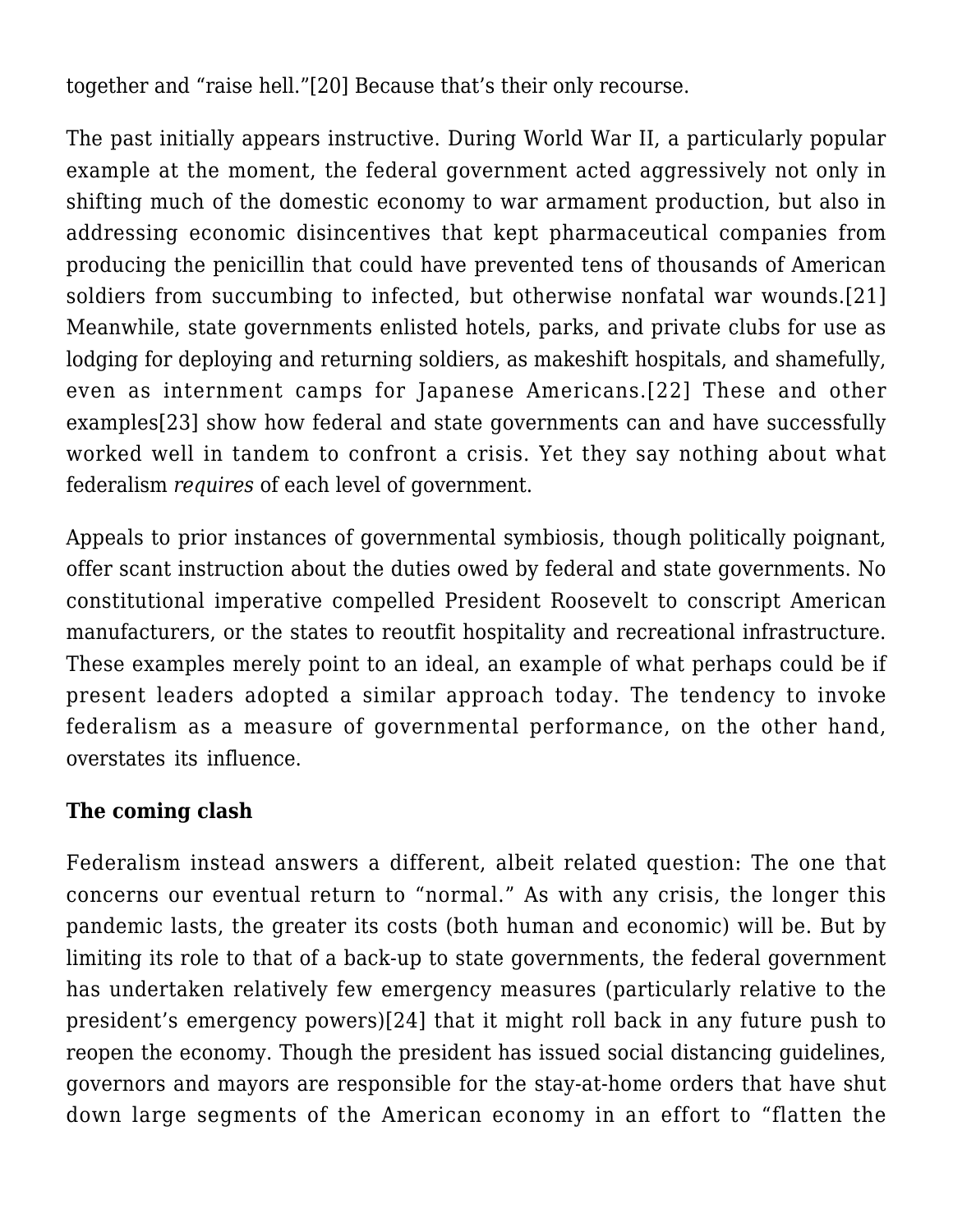curve."[\[25\]](#page--1-0) Therefore, even were the president to discontinue federal guidelines, withdraw all emergency-related orders, and refuse to sign any further pandemic assistance passed by Congress, those state orders would remain.

And federalism prevents, at the very least, the President from countermanding a state governor's quarantine order.[\[26\]](#page--1-0) Though well-positioned to influence both public opinion and state officeholders within his political party, the president cannot compel the state governments to rescind stay-at-home orders[.\[27\]](#page--1-0) No statute grants him such authority. And controlling U.S. Supreme Court caselaw suggests any attempt to do so would be struck down, either as an unlawful usurpation of congressional power[\[28\]](#page--1-0) or (if done by an act of Congress) as a violation of the anticommandeering doctrine, which prohibits the federal government from forcing, or even overly pressuring,[\[29\]](#page--1-0) state governments to implement its policies.[\[30\]](#page--1-0) The federal constitution withholds "a plenary police power" from the federal government,[\[31\]](#page--1-0) while according state governments "great latitude" to use their own police powers "to legislate as to the protection of the lives, limbs, health, comfort, and quiet of all persons."[\[32\]](#page--1-0) Nothing short of a congressional act preempting the entire field of public healt[h\[33\]](#page--1-0) (a politically unthinkable endeavor) could plausibly compel the states to reopen their economies. Even then, courts would be unlikely to uphold the wholesale displacement of "the historic primacy of state regulation of matters of health and safety."[\[34\]](#page--1-0) This is one federalism battle that the states are uniquely positioned to win.

### **Conclusion**

Federalism is a referee, not a rulebook. This distinction tends to be lost in repeated comparisons to the coordinated responses of federal and state governments during World War II and other past crises. Just as every crisis poses unique threats, every level of government possesses unique understandings of their proper role in America's federalist scheme. And to a considerable extent (perhaps more than we care to admit), federalism accommodates those ideological fluctuations. This does not mean federalism has nothing to say about the role that each actor plays in addressing the present pandemic. It does, but not as a playbook for governmental disaster responses. Instead, federalism tells us that the federal government, while free to let the states take the lead in containing the outbreak, cannot declare victory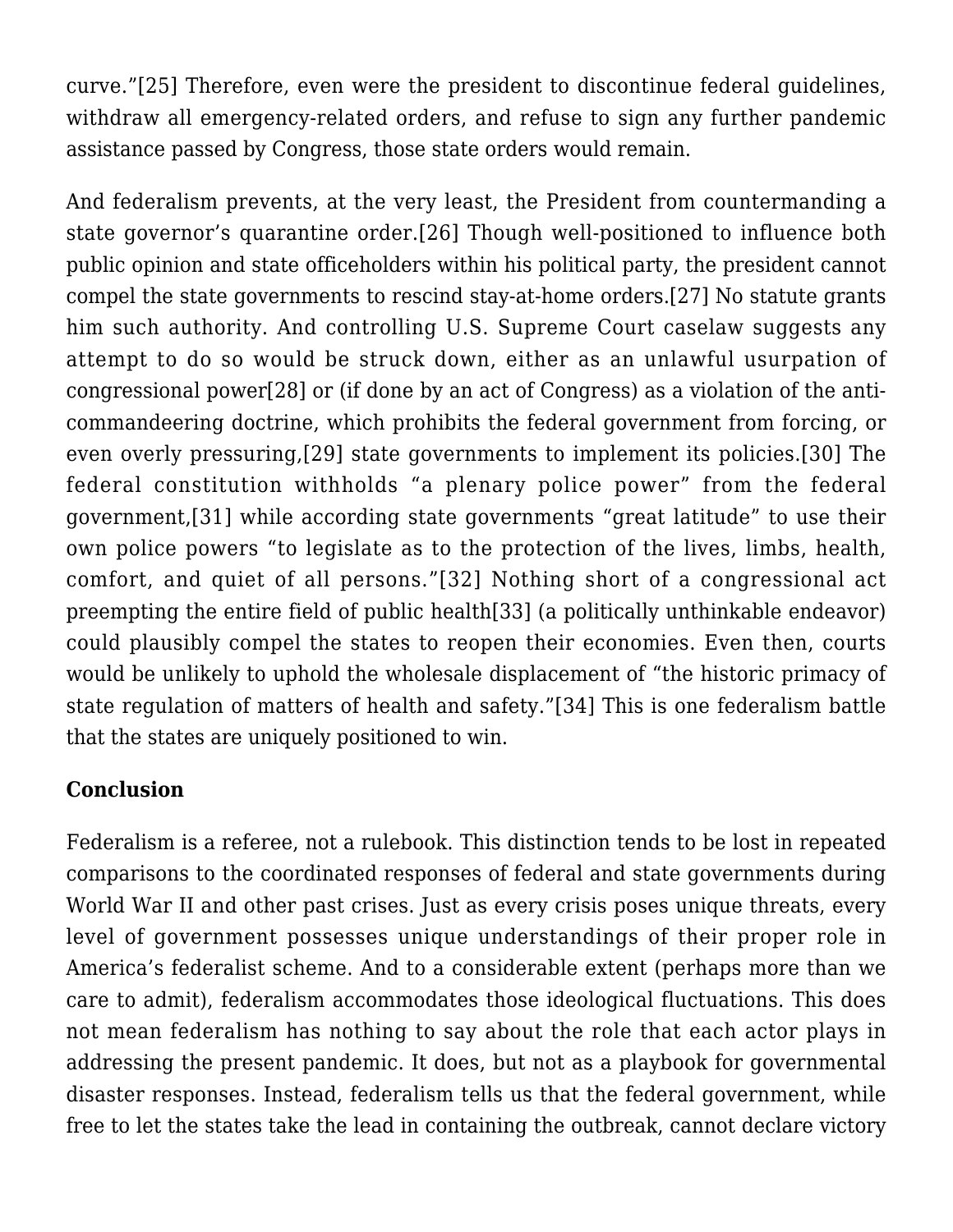and force states to leave the field.

—o0o—

Matthew J. Stanford is an attorney and Senior Research Fellow at the California Constitution Center at Berkeley Law, where he earned his J.D. in 2017. With contributions from David A. Carrillo, executive director of the California Constitution Center at Berkeley Law.

[\[1\]](#page--1-0) Rahm Emanuel, Chief of Staff to President-Elect Barack Obama, [address to](https://www.youtube.com/watch?v=Pb-YuhFWCr4.) [attendees of the Wall Street Journal's 2008 CEO Council](https://www.youtube.com/watch?v=Pb-YuhFWCr4.) (2008).

[\[2\]](#page--1-0) *See* McCormack, *[Congressional Democrats Add Last-Minute Ideological](https://www.nationalreview.com/corner/congressional-democrats-add-last-minute-ideological-demands-to-coronavirus-relief-package/) [Demands to Coronavirus Relief Package](https://www.nationalreview.com/corner/congressional-democrats-add-last-minute-ideological-demands-to-coronavirus-relief-package/),* Nat. Review (Mar. 23, 2020), Solis, *[Republicans Tried to Sneak Abortion Restrictions into the Coronavirus Bill,](https://www.vice.com/en_us/article/4ag55g/republicans-coronavirus-emergency-legislation-abortion-restrictions)* Vice (Mar. 13, 2020), Bresnahan et al., *[Senate GOP Crafting New Massive Coronavirus](https://www.politico.com/news/2020/03/17/white-house-senate-republicans-coronavirus-aid-133732) [Package at 'Warp Speed'](https://www.politico.com/news/2020/03/17/white-house-senate-republicans-coronavirus-aid-133732)*, Politico (Mar. 17, 2020).

[\[3\]](#page--1-0) SeeMcKee, *[Fraud: An Inevitable Symptom of COVID–19](https://www.forbes.com/sites/jordanmckee/2020/04/10/fraud-an-inevitable-symptom-of-covid-19/#532142a97582),* Forbes (Apr. 10, 2020).

[\[4\]](#page--1-0) Klebnikov, *[Here Are 20 Stocks To Buy In The 'Coronavirus Economy,' According](https://www.forbes.com/sites/sergeiklebnikov/2020/03/16/here-are-20-stocks-to-buy-in-the-coronavirus-economy-according-to-market-experts/#5e0e40fb6176) [To Market Experts](https://www.forbes.com/sites/sergeiklebnikov/2020/03/16/here-are-20-stocks-to-buy-in-the-coronavirus-economy-according-to-market-experts/#5e0e40fb6176)*, Forbes (Mar. 16, 2020).

[\[5\]](#page--1-0) Smith, *[This is Why Everyone is Hoarding Toilet Paper](https://arstechnica.com/science/2020/03/this-is-why-everyone-is-hoarding-toilet-paper/),* ARS Technica (Mar. 24, 2020).

[\[6\]](#page--1-0) Knuckle and Ruane, *[Coronavirus Triggers Run Grocery Stores, with Panic](https://www.washingtonpost.com/dc-md-va/2020/03/13/coronavirus-triggers-run-grocery-stores-with-panic-buying-hoarding-some-fighting-too/) [Buying, Hoarding and Some Panic Too](https://www.washingtonpost.com/dc-md-va/2020/03/13/coronavirus-triggers-run-grocery-stores-with-panic-buying-hoarding-some-fighting-too/)*, Wash. Post (Mar. 13, 2020).

[\[7\]](#page--1-0) Vigdor, *[A Hoarder's Huge Stockpile of Masks and Gloves Will Now Go to Doctors](https://www.nytimes.com/2020/04/02/nyregion/brooklyn-coronavirus-price-gouging.html) [and Nurses, F.B.I. Says](https://www.nytimes.com/2020/04/02/nyregion/brooklyn-coronavirus-price-gouging.html)*, N.Y. Times (Apr. 2, 2020).

[\[8\]](#page--1-0) See, e.g., Root, *[Kavanaugh Joins Gorsuch in Fight To Revive Nondelegation](https://reason.com/2019/11/25/kavanaugh-joins-gorsuch-in-fight-to-revive-nondelegation-doctrine/) [Doctrine](https://reason.com/2019/11/25/kavanaugh-joins-gorsuch-in-fight-to-revive-nondelegation-doctrine/)*, Reason.com (Nov. 25, 2019); Barnes and Kim, *['Everything Conservatives](https://www.washingtonpost.com/politics/courts_law/everything-conservatives-hoped-for-and-liberals-feared-neil-gorsuch-makes-his-mark-at-the-supreme-court/2019/09/06/c7b98f90-cfee-11e9-8c1c-7c8ee785b855_story.html) [Hoped for and Liberals Feared': Neil Gorsuch makes his Mark at the Supreme Court](https://www.washingtonpost.com/politics/courts_law/everything-conservatives-hoped-for-and-liberals-feared-neil-gorsuch-makes-his-mark-at-the-supreme-court/2019/09/06/c7b98f90-cfee-11e9-8c1c-7c8ee785b855_story.html)*, Wash. Post (Sept. 6, 2019), *[Justice Neil Gorsuch Opens Up on His Judicial](file:///Users/leighabeckman/Library/Containers/com.microsoft.Word/Data/Downloads/Justice%20Neil%20Gorsuch%20Opens%20Up%20on%20His%20Judicial%20Philosophy%20on%20)*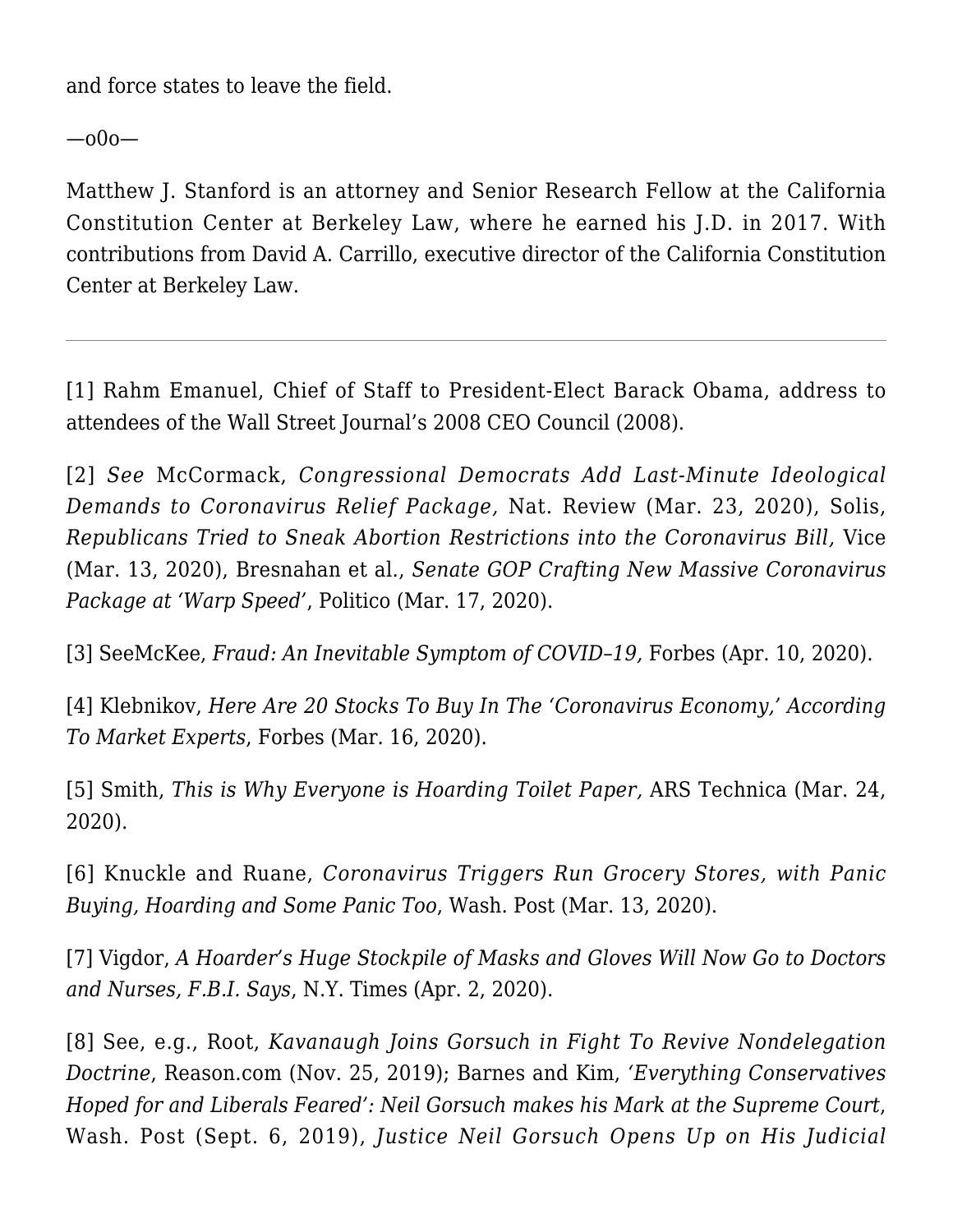*[Philosophy on 'Fox & Friends'](file:///Users/leighabeckman/Library/Containers/com.microsoft.Word/Data/Downloads/Justice%20Neil%20Gorsuch%20Opens%20Up%20on%20His%20Judicial%20Philosophy%20on%20)*, Yahoo News Videos (Dec. 17, 2019), Foley, [Revisiting](https://www.nytimes.com/roomfordebate/2012/07/08/another-stab-at-the-us-constitution/revisiting-the-constitution-restore-federalism) [the Constitution: Restore Federalism](https://www.nytimes.com/roomfordebate/2012/07/08/another-stab-at-the-us-constitution/revisiting-the-constitution-restore-federalism), N.Y. Times (Oct. 1, 2013); Somin, *[How](https://www.washingtonpost.com/outlook/how-liberals-learned-to-love-federalism/2019/07/12/babd9f52-8c5f-11e9-b162-8f6f41ec3c04_story.html) [Liberals Learned to Love Federalism](https://www.washingtonpost.com/outlook/how-liberals-learned-to-love-federalism/2019/07/12/babd9f52-8c5f-11e9-b162-8f6f41ec3c04_story.html)*, Wash. Post (July 12, 2019). .

[\[9\]](#page--1-0) The doctrine is named for the eponymous Supreme Court case, *[Chevron U.S.A..](https://scholar.google.com/scholar_case?case=14437597860792759765&q=467+U.S.+837&hl=en&as_sdt=2006) [v. Nat. Resources Defense Council](https://scholar.google.com/scholar_case?case=14437597860792759765&q=467+U.S.+837&hl=en&as_sdt=2006)* [\(1984\).](https://scholar.google.com/scholar_case?case=14437597860792759765&q=467+U.S.+837&hl=en&as_sdt=2006)

[\[10\]](#page--1-0) See Berenson, *[How Neil Gorsuch Could Dramatically Reshape Government](https://time.com/4701114/neil-gorsuch-confirmation-hearing-chevron-doctrine/)*, Time (Mar. 19, 2017); Hamburger, *[Gorsuch's Collision Course With the](https://www.nytimes.com/2017/03/20/opinion/gorsuchs-collision-course-with-the-administrative-state.html) [Administrative State](https://www.nytimes.com/2017/03/20/opinion/gorsuchs-collision-course-with-the-administrative-state.html)*, N.Y. Times (Mar. 20, 2017); Solomon, *[Should Agencies Decide](https://www.nytimes.com/2017/03/14/business/dealbook/neil-gorsuch-chevron-deference.html) [Law? Doctrine May Be Tested at Gorsuch Hearing](https://www.nytimes.com/2017/03/14/business/dealbook/neil-gorsuch-chevron-deference.html)*, N.Y. Times (Mar. 14, 2017); Robinson, *[High Court Could Take First Step to Chevron Doctrine's Demise](https://news.bloomberglaw.com/us-law-week/high-court-could-take-first-step-to-chevron-doctrines-demise)*, Bloomberg Law (Mar. 28, 2019).

[\[11\]](#page--1-0) See, e.g., Tackett, *[Analysis: Virus Pulls Federalism Debate into 21st Century](https://apnews.com/212b06d9914390f498b6fe684463a3c3)*, AP News (Mar. 28, 2020).

[\[12\]](#page--1-0) J. B. Pritzker, Governor of Illinois, [tweet regarding U.S. President Donald Trump](file:///Users/leighabeckman/Library/Containers/com.microsoft.Word/Data/Downloads/tweet%20regarding%20U.S.%20President%20Donald%20Trump) (Mar. 22, 2020).

[\[13\]](#page--1-0) Yglesias, *[America Has No Federal Response to This Crisis](https://www.vox.com/platform/amp/2020/4/3/21204489/coronavirus-response-chris-murphy),* Vox (Apr. 3, 2020), Cook and Diamond, *['A Darwinian Approach to Federalism': States Confront New](https://www.politico.com/news/2020/03/31/governors-trump-coronavirus-156875) [Reality Under Trump](https://www.politico.com/news/2020/03/31/governors-trump-coronavirus-156875)*, Politico (Mar. 31, 2020).

[\[14\]](#page--1-0) Yoo, *[Pandemic Federalism](https://www.nationalreview.com/2020/03/pandemic-federalism/)*, Nat. Review (Mar. 20, 2020); Levin, *[Washington's](https://www.nationalreview.com/2020/03/coronavirus-federal-government-response-not-everything-must-be-coordinated-from-above/#slide-1) [Response to the Virus](https://www.nationalreview.com/2020/03/coronavirus-federal-government-response-not-everything-must-be-coordinated-from-above/#slide-1)*, Nat. Review (Mar. 18, 2020).

[\[15\]](#page--1-0) Mackey, *[In Exchange for Aid, Trump Wants Praise From Governors He Can Use](https://theintercept.com/2020/03/28/exchange-aid-trump-wants-praise-governors-can-use-campaign-ads/) [in Campaign Ads](https://theintercept.com/2020/03/28/exchange-aid-trump-wants-praise-governors-can-use-campaign-ads/)*, Nat. Review (Mar. 27, 2020); Smith, *[Trump Tells Governors to](https://www.nbcnews.com/politics/donald-trump/trump-says-governors-shouldn-t-be-blaming-administration-coronavirus-response-n1166131) [Stop 'Blaming' Him After They Request More Help From Feds](https://www.nbcnews.com/politics/donald-trump/trump-says-governors-shouldn-t-be-blaming-administration-coronavirus-response-n1166131)*, NBC News (Mar. 22, 2020); Donald Trump (@RealDonaldTrump), President of the United States, [tweet](https://twitter.com/realDonaldTrump/status/1241760294776561667) [regarding Illinois Governor J.B. Pritzker](https://twitter.com/realDonaldTrump/status/1241760294776561667) (Mar. 22, 2020).

[\[16\]](#page--1-0) See Stanford & Carrillo, *Judicial Resistance to Mandatory Arbitration as Federal Commandeering* (2019),71 Fla. L. Rev. 1397, at 1417.

[\[17\]](#page--1-0) *Id.* at 1417–18.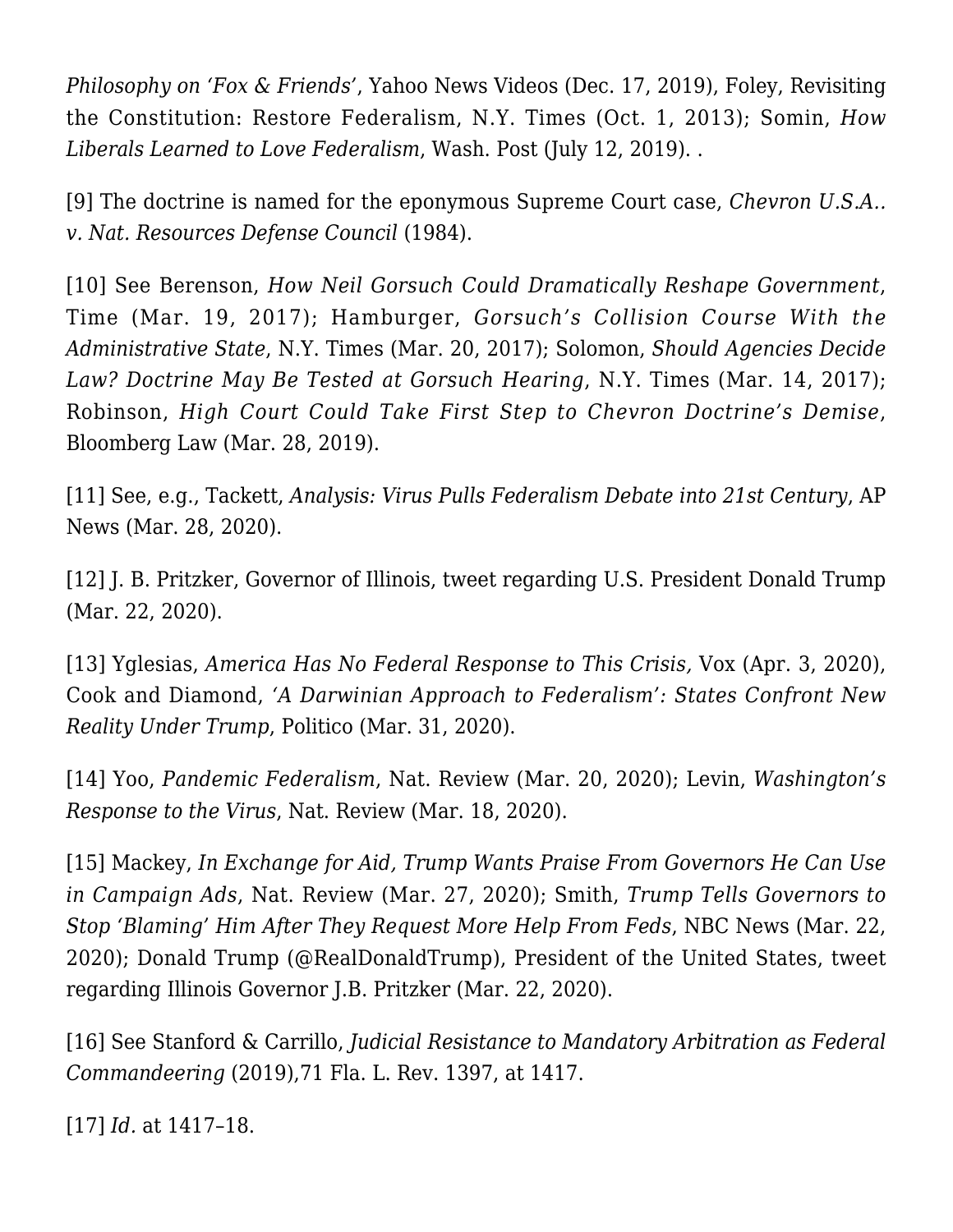[\[18\]](#page--1-0) *Id.*

[\[19\]](#page--1-0) *Id.*

[\[20\]](#page--1-0) Posner and Bazelon, *[Trump Is Politicizing the Pandemic. Governors Can Fight](https://www.nytimes.com/2020/04/02/opinion/governors-states-coronavirus.html) [Back.](https://www.nytimes.com/2020/04/02/opinion/governors-states-coronavirus.html)*, N.Y. Times (Apr. 2, 2020).

[\[21\]](#page--1-0) Ubel, *[US Government's WWII Mobilization on Penicillin is a Road Map to](https://www.usatoday.com/story/opinion/2020/03/30/coronavirus-needs-trump-federal-government-leadership-column/2929154001/) [Fighting the Coronavirus](https://www.usatoday.com/story/opinion/2020/03/30/coronavirus-needs-trump-federal-government-leadership-column/2929154001/)*, USA Today (Mar. 30, 2020); Wilson, *[The 5 WWII Lessons](https://www.politico.com/news/magazine/2020/03/19/coronavirus-defense-production-world-war-two-lessons-135814) [That Could Help the Government Fight Coronavirus](https://www.politico.com/news/magazine/2020/03/19/coronavirus-defense-production-world-war-two-lessons-135814)*, Politico (Mar. 19, 2020).

[\[22\]](#page--1-0) See, e.g., Meares, *[SoCal Drafted Its Buildings To Help Win WWII — And We're](https://laist.com/2020/04/13/how_socal_repurposed_buildings_wwii_coronavirus_wounded_soldiers.php) [Doing It Again To Fight Coronavirus](https://laist.com/2020/04/13/how_socal_repurposed_buildings_wwii_coronavirus_wounded_soldiers.php),* LAist.com (Apr. 13, 2020).

[\[23\]](#page--1-0) See DeSeve, *[Agile Federalism in Times of Crisis](https://www.napawash.org/grandchallenges/blog/agile-federalism-in-times-of-crisis)*, NAPAWash.com (Mar. 23, 2020) (referencing examples of successful federal-state collaboration in combating homelessness and wildfires); *but see* Downs, *[The Epidemics America Got Wrong](https://www.theatlantic.com/ideas/archive/2020/03/role-apathy-epidemics/608527/)*, The Atlantic (Mar. 22, 2020) (discussing poor responses to smallpox and HIV-AIDS).

[\[24\]](#page--1-0) Goitein, *[The Alarming Scope of the President's Emergency Powers](https://www.theatlantic.com/magazine/archive/2019/01/presidential-emergency-powers/576418/)*, The Atlantic (Jan./Feb. 2019 Issue).

[\[25\]](#page--1-0) Mervosh, Lu, and Swales, *[See Which States and Cities Have Told Residents to](https://www.nytimes.com/interactive/2020/us/coronavirus-stay-at-home-order.html) [Stay at Home](https://www.nytimes.com/interactive/2020/us/coronavirus-stay-at-home-order.html)*, N.Y. Times (Apr.7, 2020).

[\[26\]](#page--1-0) Noted conservative and liberal scholars agree on this point. See, e.g., Yoo, *[No,](https://www.nationalreview.com/2020/04/no-trump-cant-force-states-to-reopen/) [Trump Can't Force States to Reopen](https://www.nationalreview.com/2020/04/no-trump-cant-force-states-to-reopen/)*, Nat. Review (Apr. 13, 2020) and Chemerinsky, *[Op-Ed: Trump Doesn't Have the Authority to Order the Country Back to Work by](https://www.latimes.com/opinion/story/2020-03-25/op-ed-trump-doesnt-have-the-authority-to-order-the-country-back-to-work-by-easter-heres-why) [Easter. Here's Why](https://www.latimes.com/opinion/story/2020-03-25/op-ed-trump-doesnt-have-the-authority-to-order-the-country-back-to-work-by-easter-heres-why)*, L.A. Times (Mar. 25, 2020).

[\[27\]](#page--1-0) Chesney[,](https://www.lawfareblog.com/can-federal-government-override-state-government-rules-social-distancing-promote-economy) *[Can the Federal Government Override State Government Rules on](https://www.lawfareblog.com/can-federal-government-override-state-government-rules-social-distancing-promote-economy) [Social Distancing to Promote the Economy?](https://www.lawfareblog.com/can-federal-government-override-state-government-rules-social-distancing-promote-economy)*, LawfareBlog.com (Mar. 24, 2020).

[\[28\]](#page--1-0) See *[Youngstown Sheet & Tube Company v. Sawyer](https://scholar.google.com/scholar_case?case=14460863599772421355&q=343+U.S.+579+&hl=en&as_sdt=2006)* [\(1979\)](https://scholar.google.com/scholar_case?case=14460863599772421355&q=343+U.S.+579+&hl=en&as_sdt=2006).

[\[29\]](#page--1-0) See *[NFIB v. Sebelius](https://scholar.google.com/scholar_case?case=11973730494168859869&q=567+U.S.+519&hl=en&as_sdt=2006)* [\(2012\)](https://scholar.google.com/scholar_case?case=11973730494168859869&q=567+U.S.+519&hl=en&as_sdt=2006) at 2601–07 (striking down Obamacare Medicaid expansion funding penalties as unduly coercive).